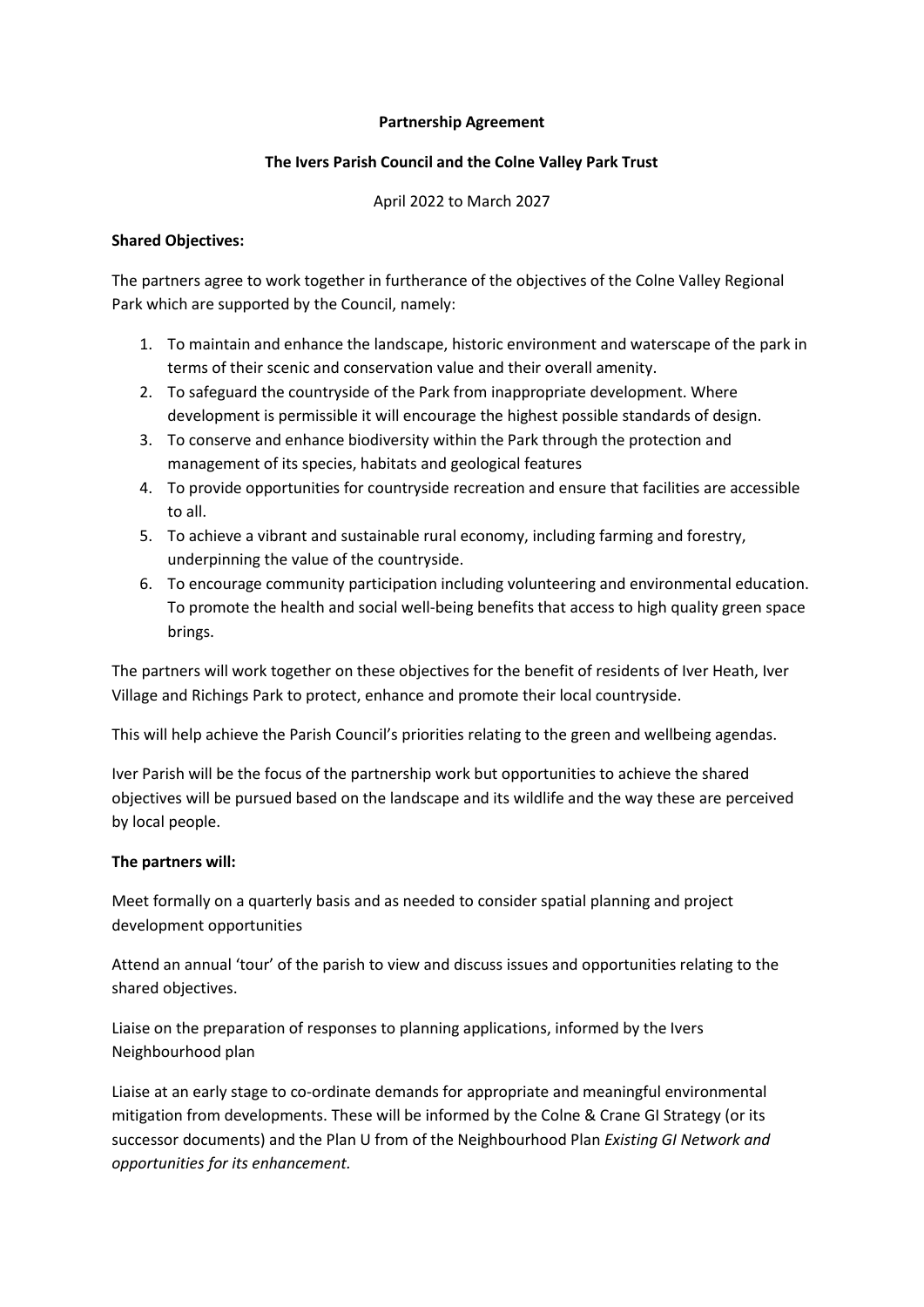Establish and maintain links between our respective websites. Share and comment on relevant website items and social media posts relating to the shared objectives in the Ivers.

Work together on Colne Valley Festival fortnight (or any similar initiative) to ensure a range of events take place throughout the Ivers. This work will take place only when there is funding available.

#### **The Ivers Parish Council will:**

Nominate the Chair or Vice Chair as the lead liaison point with the CVRP.

Actively promote the CVRP eg encouraging residents to join the 'Friends of the CVRP', locally-based businesses to become 'corporate supporters' and residents associations/community groups to join as members of the CVRP

Continue membership of the Colne Valley Regional Park as one of approximately 80 member organisations that between them represent tens of thousands of people

Make an annual contribution of £5,000+VAT to the Trust. Paid in one installment in September each year upon receipt of an invoice from the Trust. The contribution will increase in line with any RPI increases each year starting from 2023/24.

Actively promote and champion the CVRP in dialogue with the local MP and Buckinghamshire Council.

Implement opportunities for 'proud to be in the CVRP' or 'part of the CVRP' branding at sites within the Parish. Ideally site interpretation to include CVRP logo and a map showing the site's context within the wider CVRP

# **The Colne Valley Park Trust will:**

Nominate a lead individual (usually the Managing Agent) to act as the main liaison point with the Council

Nominate a trustee to have oversight of the partnership. This trustee will not be expected to engage with all activity but will liaise with the Chair or Vice Chair of the Parish Council on at least an annual basis. This is expected to be by attending one of the partnership meetings

Support the approval process and updates of the Ivers Neighbourhood Plan as relevant to the shared objectives.

Recognise and thank TIPC for its support on newsletters and the CVRP website

Actively promote a circular walk in the Ivers as part of a series of 15-20 short walks throughout the CVRP. Promote the Colne Valley Trail through the Ivers including the main north to south route and an east to west route through the parish connecting Hillingdon with Langley Park. Seek funding to enhance the routes over and above the statutory responsibilities for Public Rights of Way.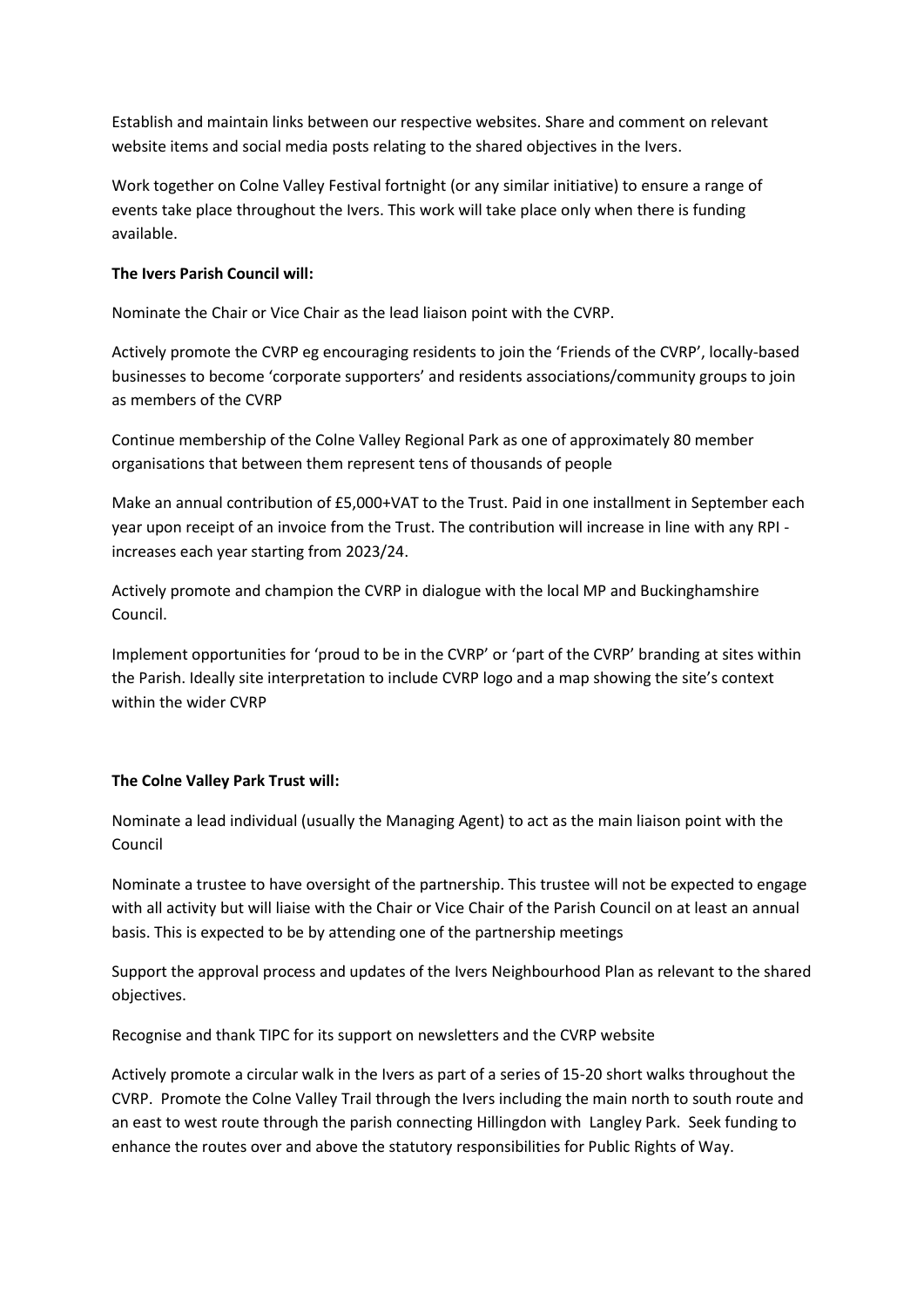On a best endeavours basis, ensure that at least one Trustee/Director lives in the Ivers and/or has strong local knowledge of the geography, issues and opportunities of the Ivers

Involve the Parish Council in developing CVRP projects to achieve the shared objectives and applying for grants for their implementation. Priorities for 2022/23 are listed in appendix A.

# **The partners will expect from each other**

- A delivery-focused approach
- Honesty and mutual trust
- Commitment to pursuing the shared objectives
- Clear Communication and general transparency
- To support each other's stance on areas of shared objectives and interest.
- In the event that there are any situations where views of the partners differ, to clearly identify these at an early stage and agree a communications strategy which will include a focus on areas of agreement.